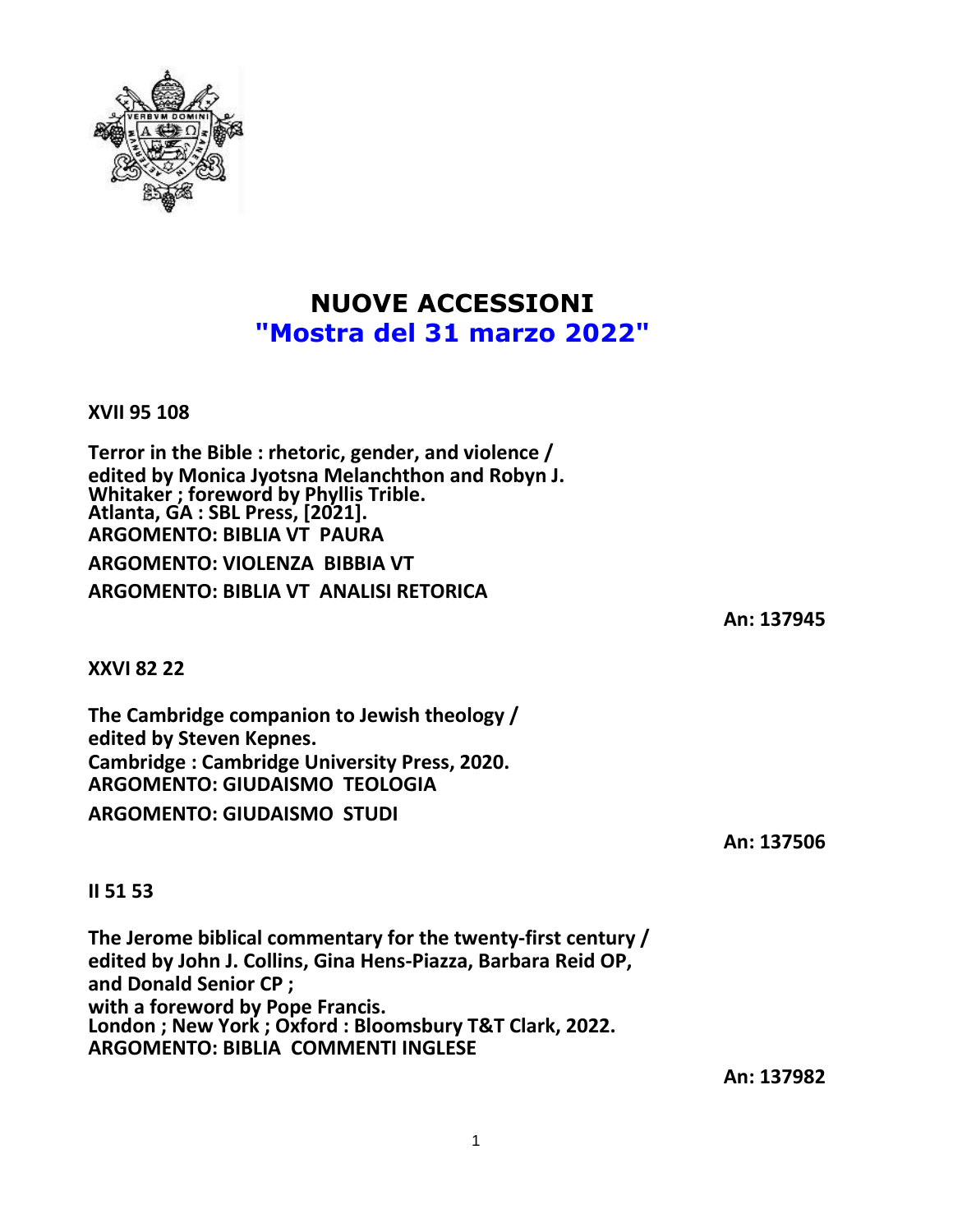**XIX 21 26**

**The Pharisees / edited by Joseph Sievers and Amy-Jill Levine. Grand Rapids, Michigan : William B. Eerdmans Publishing Company, [2021]. ARGOMENTO: GIUDAISMO E CRISTIANESIMO DIALOGO ARGOMENTO: CRISTIANESIMO E GIUDAISMO RAPPORTI ARGOMENTO: FARISEI STORIA ARGOMENTO: FARISEI STUDI**

**M.P. A 232 302**

**Travels through the Orient and the Mediterranean world : essays presented to Eric Gubel / edited by Vanessa Boschloos [e altri 3]. Leuven ; Paris ; Bristol, CT : Peeters, 2021. ARGOMENTO: GUBEL ERIC 1954 FESTSCHRIFT ARGOMENTO: MEDITERRANEO MARE ARCHEOLOGIA ARGOMENTO: VICINO ORIENTE ANTICO ARCHEOLOGIA**

**An: 137686**

**An: 137795**

**M.C. C 95 313A M.C. C 95 313B**

**Brito, Emilio, S.I., 1942-. Accès au Christ / Emilio Brito. Leuven ; Paris ; Bristol, CT : Peeters, 2020. ARGOMENTO: GESU CRISTO CRISTOLOGIA ARGOMENTO: GESU CRISTO STORIOGRAFIA**

**An: 137671**

**XV 10 A 28 De Virgilio, Giuseppe Pio, sacerdote, 1961-. Paolo di Tarso e il suo epistolario : introduzione storico-letteraria e teologica / Giuseppe De Virgilio ; prefazione di Romano Penna. Roma : EDUSC, 2021. ARGOMENTO: BIBLIA NT PAULI EPISTOLAE INTRODUZIONE ITALIANO**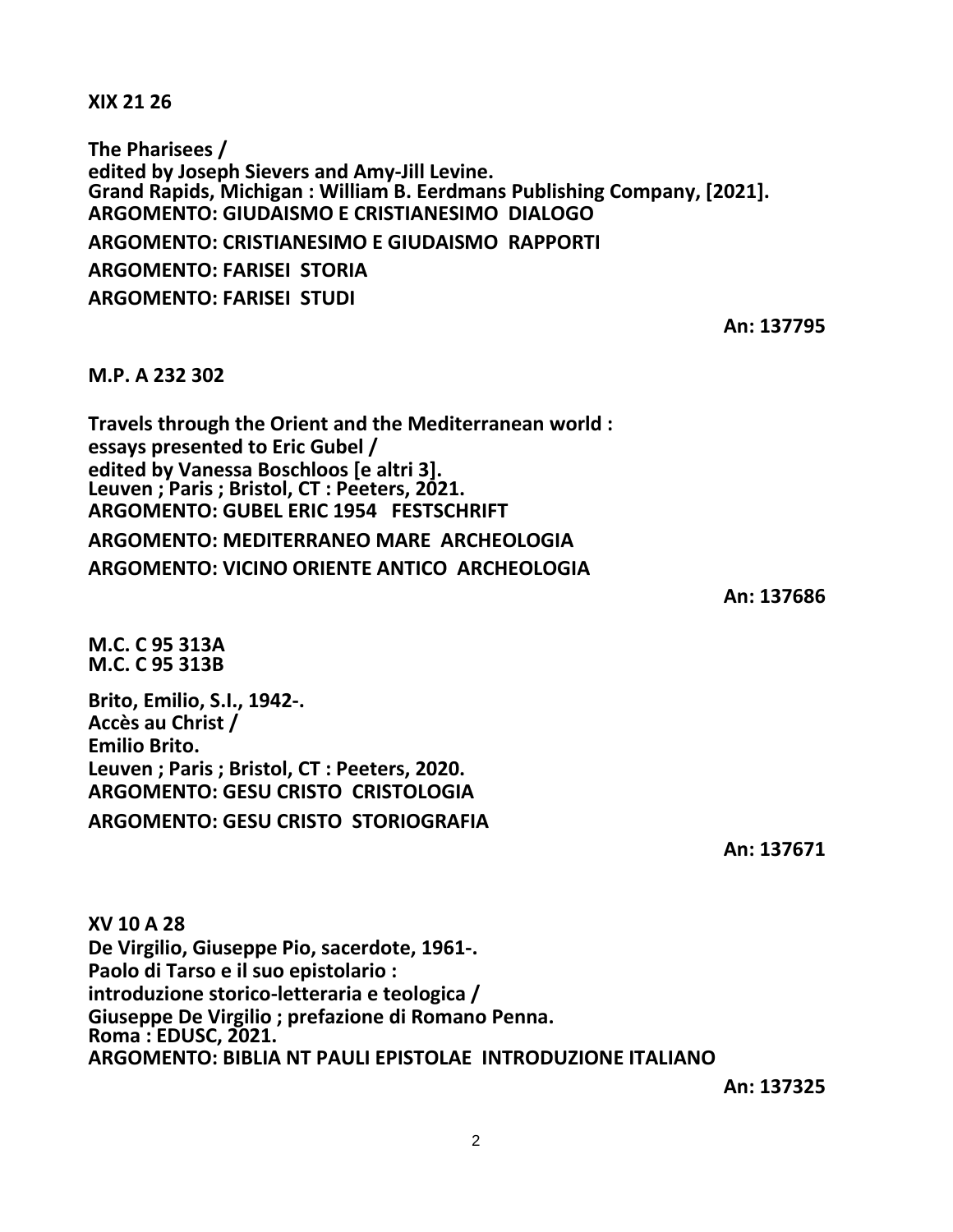**An: 137538**

3

**VIII 201 B 8**

**Diehl, Judith A. 2 Corinthians / Judith A. Diehl ; Tremper Longmann III & Scot McKnight general editors. Grand Rapids, Michigan : Zondervan, [2020]. ARGOMENTO: BIBLIA NT AD CORINTHIOS II COMMENTI INGLESE**

**M.C. G 8 96**

**Gasparro, Lorenzo C.SS.R., 1974-. Gesù e il creato : parole di ecologia nei Vangeli / Lorenzo Gasparro. Bologna : Edizioni Dehoniane, [2022]. ARGOMENTO: BIBLIA NT EVANGELIA INTERPRETAZIONE ITALIANO ARGOMENTO: ECOLOGIA BIBLIA**

**An: 137713**

**An: 137765**

**XVII 40 A 51**

**Hundley, Michael B., 1978-. Yahweh among the gods : the divine in Genesis, Exodus, and the ancient Near East / Michael Hundley. Cambridge ; New York : Cambridge University Press, 2022. ARGOMENTO: BIBLIA VT DIO ARGOMENTO: BIBLIA VT GENESIS INTERPRETAZIONE INGLESE ARGOMENTO: BIBLIA VT EXODUS INTERPRETAZIONE INGLESE ARGOMENTO: VICINO ORIENTE ANTICO DIVINITA ARGOMENTO: VICINO ORIENTE ANTICO RELIGIONE**

**An: 137805**

**XXIII 66 33.12**

**International Congress on Central Asian Archaeology (001 :, 2016 : Berna). Urban cultures of Central Asia from the Bronze Age to the Karakhanids : learnings and conclusions from new archaeological investigations and discoveries : proceedings of the First International Congress on Central Asian Archaeology held at the University of Bern, 4-6 February 2016 / edited by Christoph Baumer and Mirko Novák. Wiesbaden : Harrassowitz Verlag, 2019. ARGOMENTO: ASIA CENTRALE STORIA ARGOMENTO: ASIA CENTRALE CIVILTA ARGOMENTO: ASIA CENTRALE ARCHEOLOGIA**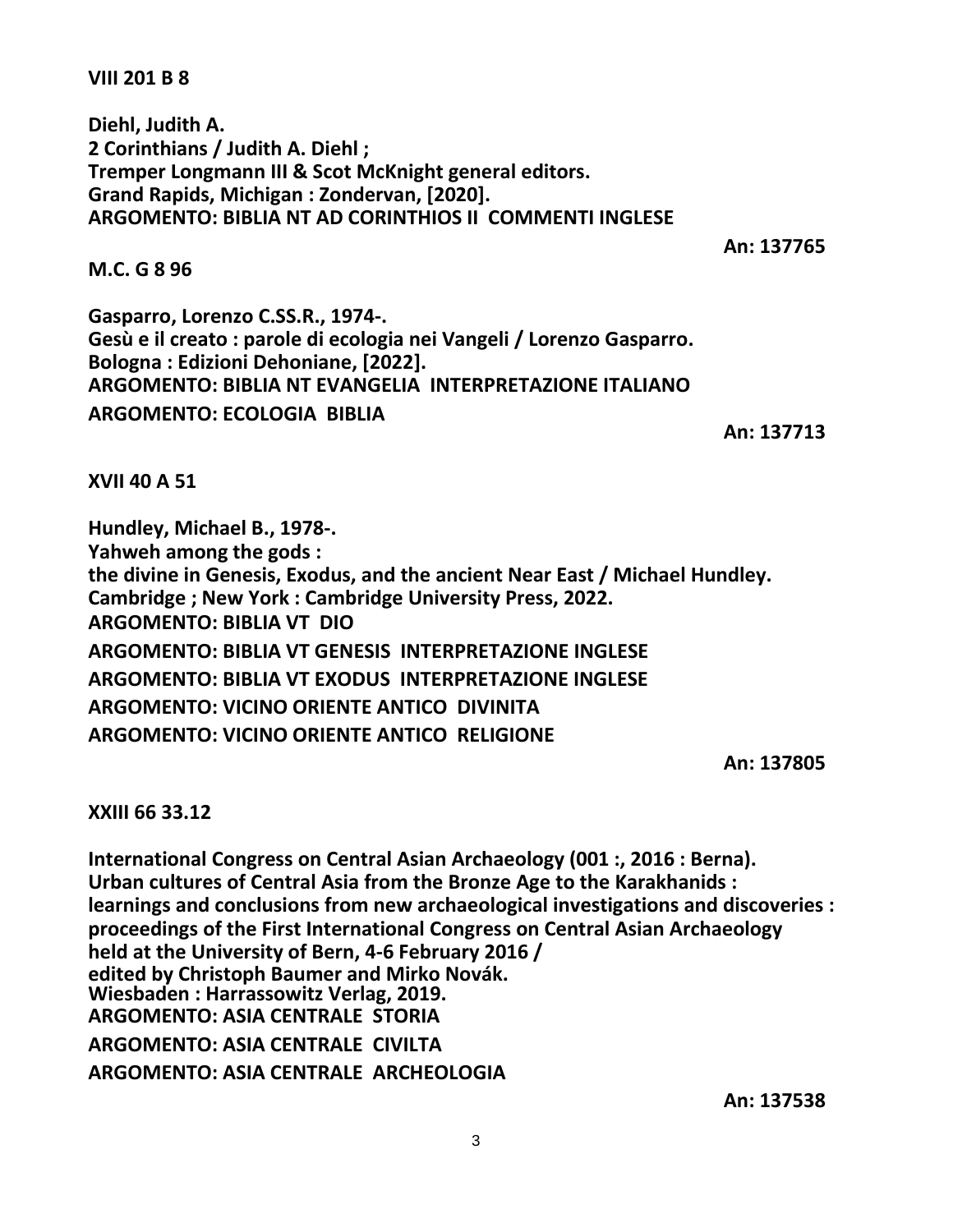**VIII 33 C 11-12**

**Jost, Lynn, 1954-. 1 & 2 Kings / Lynn Jost. Harrisonburg, Virginia : Herald Press, [2021]. ARGOMENTO: BIBLIA VT REGUM COMMENTI INGLESE**

**An: 137664**

**XI 13 41**

**Korzec, Cezary, sacerdote, 1968-. Notes do Księgi Lamentacji / Cezary Korzec. Szczecin : Wydawnictwo Naukowe Uniwersytetu Szczecińskiego, 2021. ARGOMENTO: BIBLIA VT LAMENTATIONES COMMENTI POLACCO**

**An: 137637**

**M.C. C 60 85**

**Modeß, Johannes Michael, 1986-. Gottesdienst als Skandal : eine kreuzestheologische Fundamentalliturgik / Johannes Michael Modeß. Tübingen : Mohr Siebeck, [2022]. ARGOMENTO: CROCE TEOLOGIA ARGOMENTO: LITURGIA TEOLOGIA**

**An: 137794**

**XII 45 61**

**Orlando, Luigi, O.F.M., 1951-. Giovanni : il Vangelo della vita / Luigi Orlando. Bari : Ecumenica Editrice, [2022]. ARGOMENTO: BIBLIA NT JOANNES INTERPRETAZIONE ITALIANO ARGOMENTO: FIGLIO DI DIO ARGOMENTO: BIBLIA NT JOANNES VITA**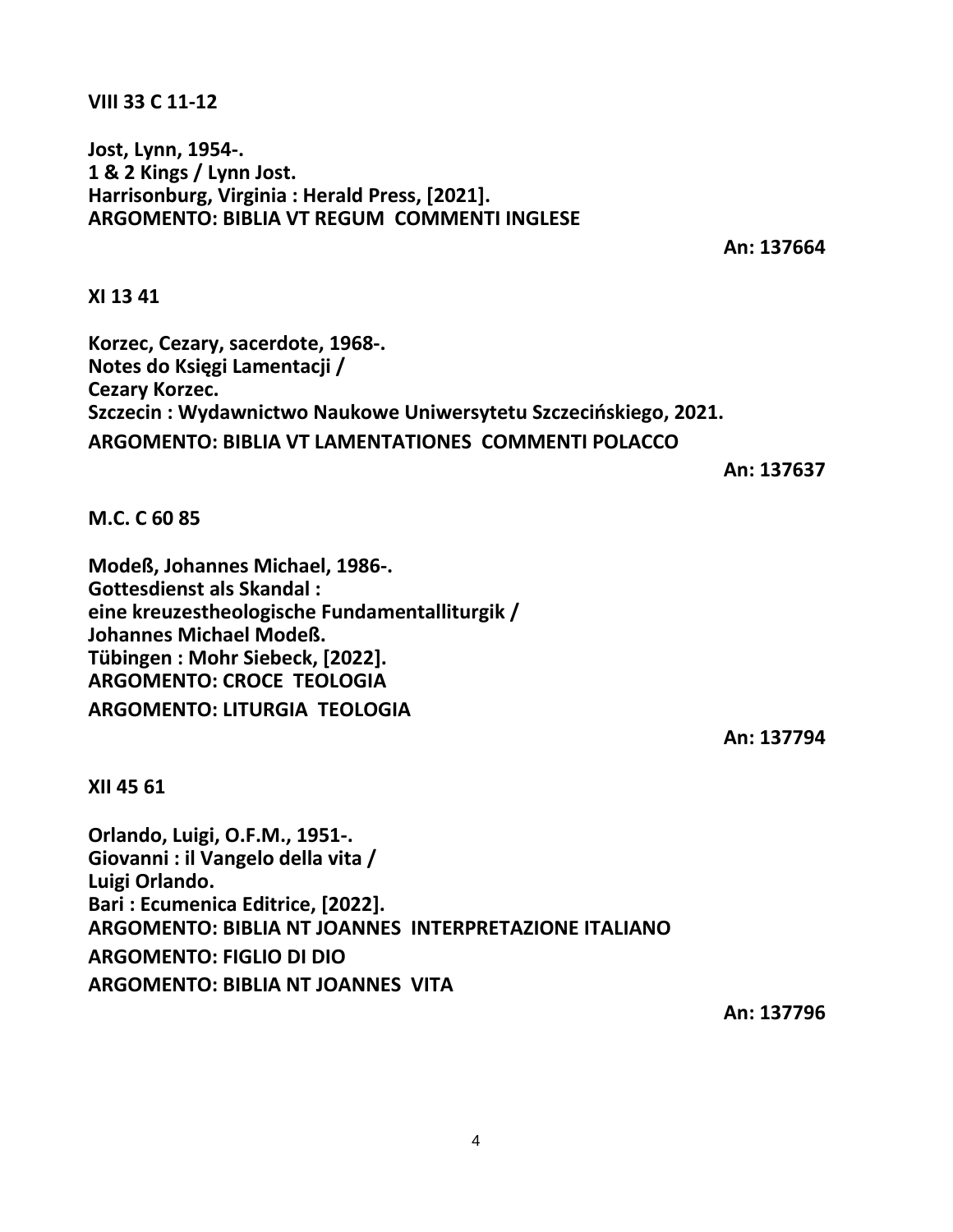**XXV 103 Q 5**

**Regulski, Ilona. Repurposing ritual : Pap. Berlin P. 10480-82: a case study from Middle Kingdom Asyut / Ilona Regulski ; with a contribution from Myriam Krutzsch. Boston ; Berlin : De Gruyter, [2020]. ARGOMENTO: EGIZIANO LINGUA PAPIRI TESTI**

**An: 137774**

**XVII 12 22**

**Rom-Shiloni, Dalit, 1961-. Voices from the ruins : theodicy and the fall of Jerusalem in the Hebrew Bible / Dalit Rom-Shiloni. Grand Rapids, Michigan : William B. Eerdmans Publishing Company, [2021]. ARGOMENTO: TEODICEA ARGOMENTO: GIUDAISMO PROVVIDENZA ARGOMENTO: GERUSALEMME TEMPIO**

**ARGOMENTO: GERUSALEMME BIBLIA VT**

**An: 137547**

**VIII 201 A 3**

**Shepherd, Jerry E. Leviticus / Jerry E. Shepherd ; Tremper Longman III & Scot McKnight general editors. Grand Rapids, Michigan : Zondervan, [2021]. ARGOMENTO: BIBLIA VT LEVITICUS COMMENTI INGLESE**

**An: 137494**

**XV 33 60**

**Thiselton, Anthony C., 1937-. 2 Corinthians: a short exegetical and pastoral commentary / Anthony C. Thiselton. Eugene, Oregon : Cascade Books, [2019]. ARGOMENTO: BIBLIA NT AD CORINTHIOS II COMMENTI INGLESE**